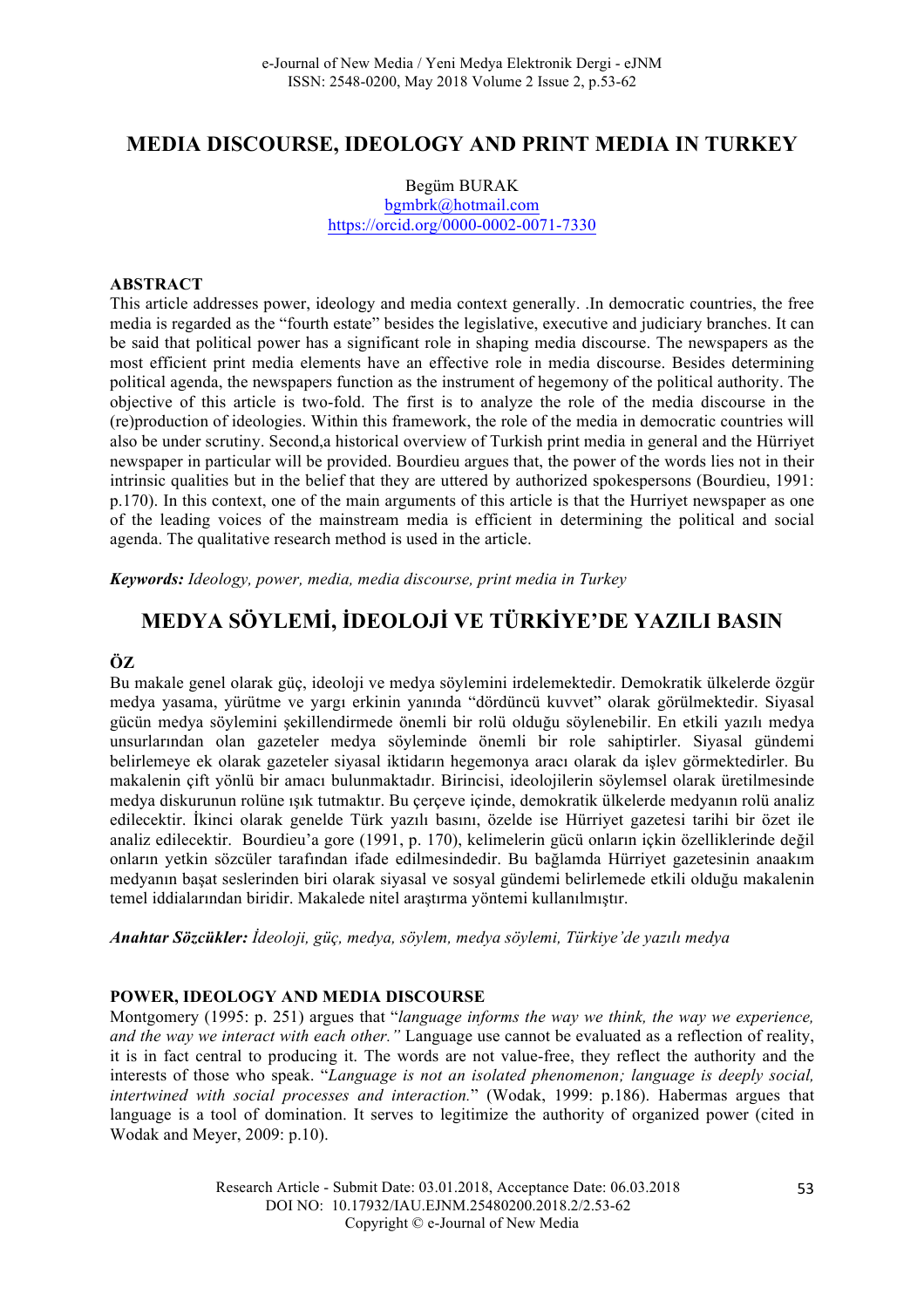Neil Thompson (2003: p.37) states that "*language is not simply the ability to use words"; it "refers to the complex array of interlocking relationships which form the basis of communication and social interaction."* Particularly, the language of the mainstream media is regarded as an arena of struggle and also as a platform where language is apparently transparent.

On the other hand, definitions of the term 'discourse' are numerous and generally not concrete. Most of the time, Foucault is regarded as the point of reference in understanding what discourse is. To him discourse is a specific form of the production of knowledge, especially the knowledge systems that constitute various sciences (Fairclough and Wodak, 1997: p.261). For Foucault (1979) discourses can be seen as some kind of knowledge systems in the human sciences such as linguistics that ultimately constitute power in modern society. Foucault puts stress on power struggle over the determination of the practices related to discourse. According to him (1984: p.110) "*Discourse is not simply that which translates struggles or systems of domination, but is the thing for which and by which there is struggle, discourse is the power which is to be seized."* Accordingly, media discourse is open to debate because the nature of the power relations carried out in it is generally not so clear.

In line to that, a discourse is seen as some sort of social practice, always determined by social rules and values, and social practices, and always delimited and shaped by power-related structures and historical processes (Wodak, 1995). Discourse-related practices can perform important ideological effects, that they can produce and/or reproduce unequal power relations between for example women and men, and ethnic/cultural minorities and majorities through the forms in which they represent things and position groups of different people (Fairclough and Wodak, 1997: p.258).

An account of ideology is an indispensable part of media studies while exploring how media discourse in general and news discourse in particular both reproduce and contest the existent power relations."*Nobody*," according to Terry Eagleton, "*has yet come up with a single adequate definition of ideology.*" (Eagleton, 1991: p.1). However, academics and researchers usually are in agreement about the nature of ideologies, it is about social relations, and power struggle. The term 'ideology' refers to behaviours, set of beliefs, and values with reference to political, social, cultural and financial life, which influence the individual's perception and worldview through which reality is constructed. It is mainly in discourse that ideologies are transmitted.

Althusser's conception of ideology is important while analyzing how ideology is reproduced through discourse. Althusser's development of the concept of ideology differs from the traditional Marxist understanding of ideology as false consciousness. Althusser views ideology as a form of representations which masks our real relations with each other in society through building imaginary relationships among people (Althusser, 1971: p.162). Hence, ideology can be regarded as a distorted recognition of social relations. According to Althusser, each aspect of the social is controlled by ideology, which functions through 'the repressive state apparatus' (e.g. the armed forces) and 'the ideological state apparatus' (e.g. the media). (Jorgensen and Philips, 2002: p.15). Ideology can also be seen as a channel through which the ruling elite tries to deceive and control the ruled groups. With reference to J.B. Thompson (1984: p.4) ideology is "*linked to the process of sustaining asymmetrical relations of power—to maintain domination… by disguising, legitimating, or distorting those relations.*"

It can be said that, ideologies often appear in polarized thought, opinions, or discourses where prejudice is evident through a positive representation of the self (the in-group; 'Us') and a negative representation of the other (the out-group; 'Them'). The major ideology plays a key role in the production of media discourse and this tells about why the media can be expected to work as an instrument of justification.

According to Gramscian perspective, ideology often works through common sense. A. Gramsci outlines the main characteristics of common sense as the perception of the world which is uncritically accepted by a variety of social and cultural elements through which the moral individuality of the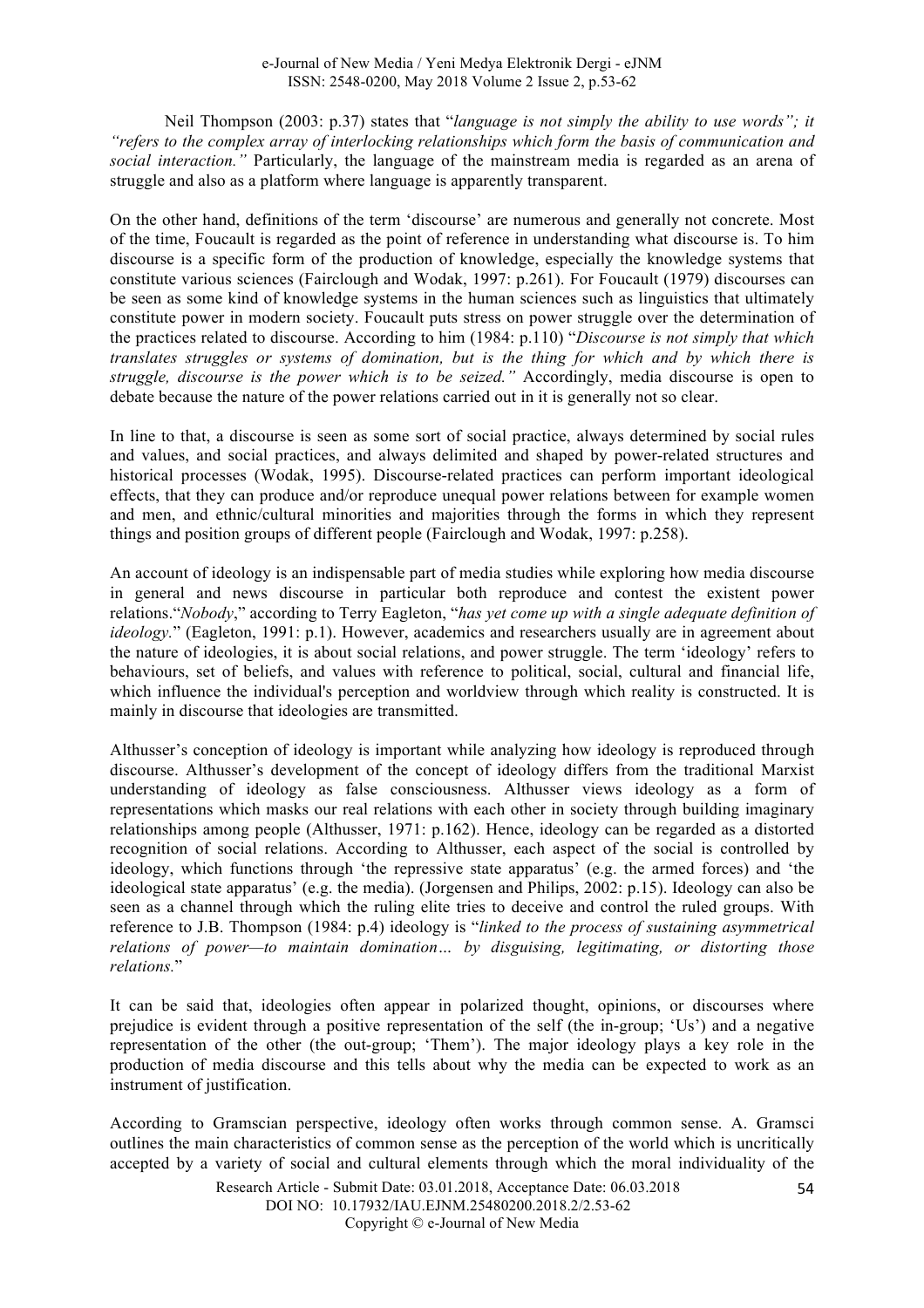average man is constructed. Common sense is not a unique concept, identical in space and time (Gramsci, 1971: p.419). Following this, it can be said that the media play the role of maintaining the dominant ideology through creating some sort of common sense.

The news in the media as a specific type of media discourse does not reflect merely reality, hence, it should be noted that the news discourse is not a means to an end, i.e. delivering information. News reporting is socially created; therefore the events that are reported are not a reflection of their importance but reveal the ideology of the news reporter.

With the work of Habermas (1989) the emergence of the newspaper has been treated as a central institution of the public sphere and democratic discourse. Nevertheless, the newspapers present the news most of the time in a way that aims to shape the ideological attitude of the reader. Newspapers also contribute to the reproduction or legitimization of power of elites and reproduce the attitudes of the powerful.

In order to reproduce the dominant ideology, media representations may involve stereotyping, discrimination or exclusion. Media from time to time may enact symbolic violence involving the use of derogatory vocabulary, vilification, dehumanizing phrases, abusive words or marked expressions. Pierre Bourdieu defines symbolic violence as a situation when "one class dominates another by bringing their own distinctive power to bear on the relations of power which underlie them and thus by contributing, in Weber's term to the 'domestication of the dominated'" (Bourdieu, 1991: p.167). Through using particular discursive strategies, the positive self-representation and negative otherrepresentation are employed in enactment of symbolic violence.

On the other hand, a brief conceptual analysis of power is essential for understanding the function of news discourse in the providing the unequal power relations. Media representations cannot be adequately analyzed without a conception of power. It can be said that language reflects power, and it is exercised where there is contention over power and a challenge to power (Wodak and Meyer, 2009: p. 10).

There are different forms of power. The coercive form of power depends on force, the persuasive form of power of for example professors or journalists may be based on knowledge or authority. Dominated groups may resist, accept, comply with or legitimate such forms of power, and even can take it for granted. As a matter of fact, the power of dominant and groups are integrated in norms, legal rules, habits and even a consensus, and thus take the form of what Gramsci called 'hegemony' (Gramsci, p. 1971). Racist and the sexist discourses are characteristic examples of such a form of hegemony. Hegemony depends on a combination of force and consent but it is more effective when consent is obtained through the unquestioned acceptance of ideology by the governed. Hegemony is related with the instruments and processes by which knowledge and beliefs are built, and disseminated with the aim to maintain and/or exercise the rule of the elite (the dominant group) by gaining the consent of the masses (Fontana, 2005: 98).

It is to be noted that, the representation through the media cannot be free from struggle. The media can be used as an instrument for (re)producing the hegemonic discourse. Torfing (1999: 220) writes that a hegemonic discourse "*establishes a truth regime that defines what can be considered true and false and a value regime that provides criteria for judging what is good and bad."*

Stuart Hall analyzed how media institutions fit into this view of hegemony. For Hall the mass media are one of the significant platforms where the cultural dominance, in other words hegemony is performed. Media discourses are used in what Hall calls 'the politics of signification', in which the media produce scenes of the world that attach particular meanings to events. These images do not simply reflect the world, they re-present it. As Hall (1982: p. 64) writes "*Representation is a very different notion from that of reflection. It implies the active work of selecting and presenting."*The media representations are intertwined with problematizations of ideology and power because the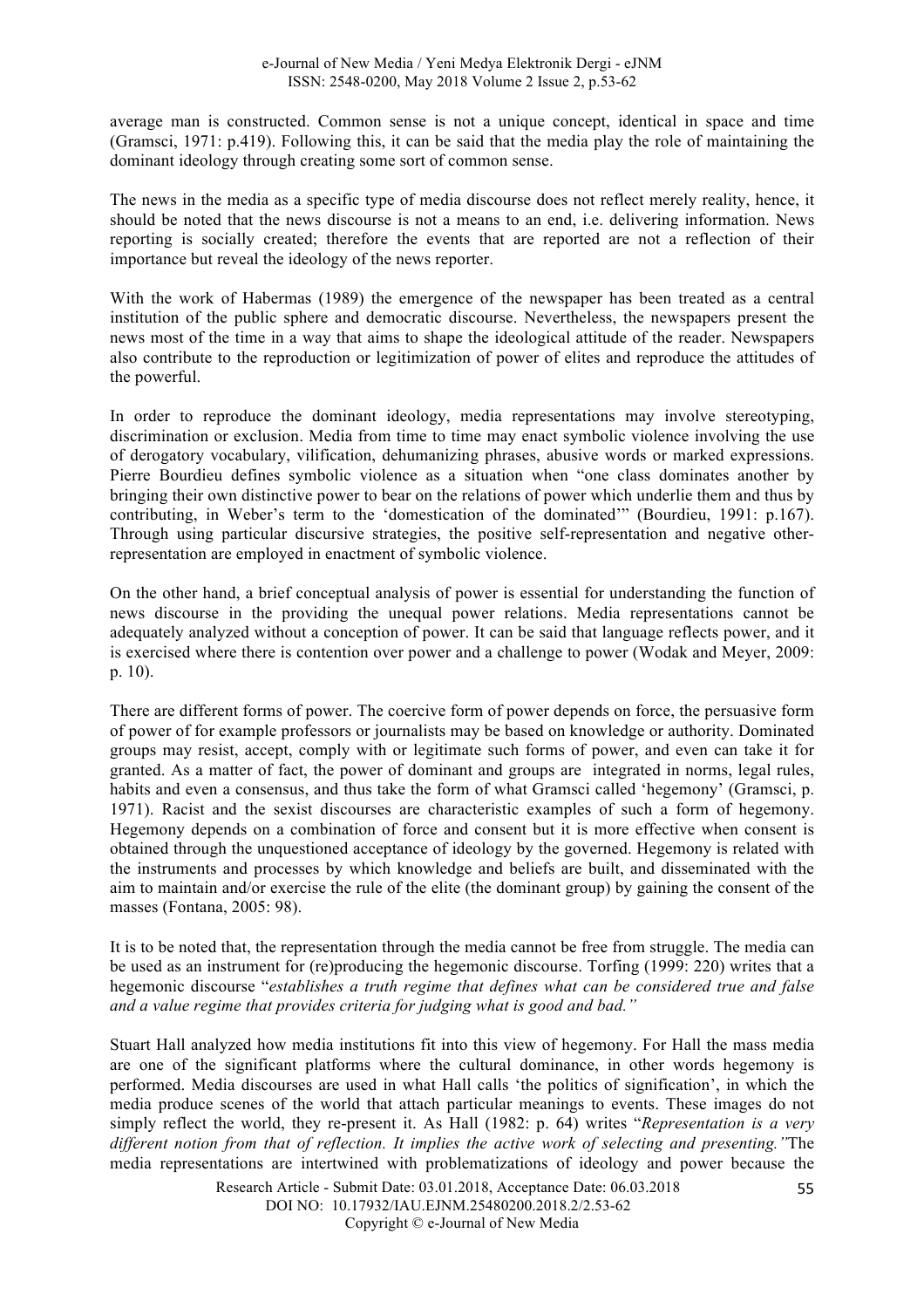process of attaching meaning to events reveals that, there are various ways to define reality. Media have, as Hall *(1982: p. 69)* says, *"the power to signify events in a particular way."*

As mentioned earlier power plays a key role in media-politics relations. Foucault's approach to power is useful in analyzing power/knowledge relationship with regard to media discourse. After the publication of *The Archeology of Knowledge*, Foucault became interested in the relationship in between power and knowledge. For him: "*power and knowledge directly imply one another (…) there is no power relation without the correlative constitution of a field of knowledge.."* (quoted in Oberhuber, 2008: p.277). Power, in Foucault's view, is inseparable from knowledge.

The Foucauldian notion of power argues that 'power is everywhere', embodied and diffused in discourse, knowledge and 'regimes of truth'. For Foucault, power should not be regarded as exclusively oppressive but as productive that constitutes discourse and knowledge. Foucault argues that power is diffuse rather than concentrated, discursive rather than merely coercive (Gaventa, 2003: p.1). That kind of power for him categorizes the individuals and attaches them to their own identity. It is a form of power which turns individuals to subjects.

Power in modern societies is persuasive rather than coercive such as the explicit issuing of commands, economic sanctions or threats. In this regard, media discourse plays a key role in 'manufacturing consent' (Herman and Chomsky, 1988). Media power is generally persuasive, in the sense that the media mainly have the potential to control to some extent the minds of the audience. A significant concept in the analysis of media power is that of access. Access to discursive and communicative events may take a variety of forms. More powerful players may control discourse by constructing or selecting time and place, participants, audiences and the choice of language which will be used (Ibid: p.12). In this sense, it could be said in a similar way to the argument of Chomsky and Herman (1988) that the views of the powerful are expressed more frequently in the media and they are represented as the primary sources in many cases (Fairclough, 1995: p.2,5,40,55; Fowler,1991: p.105,109). In line to that, Herman and Chomsky (1988: p. xi) adhere to the view that the mass media are tools of power which "*mobilize support for the special interests that dominate the state and private activity."*

#### **THE ROLE OF THE MEDIA IN DEMOCRATIC COUNTRIES**

The countries which have democratic regimes are defined by a commitment to rule by the people, limited government and representative political institutions. Democratic governments consist of a demanding political system, not just a mechanical condition like the majority rule taken in isolation. Democracy requires the active participation of the citizens. In line to that, the media should make citizens (the public) become aware of the business of governance by educating, informing and mobilizing them. In a democratic society, the media aim at informing the citizens about processes of taking decisions and making them alert in order to provide their active participation in policy-making processes.

The role of the media in a strong democracy has been underlined centuries ago when the 17th century Enlightenment thinkers had argued that openness provides the best way for the protection against tyrannical rule. The French philosopher Montesquieu prescribed openness as the cure for the abuse of political power. The English and American theorists later in that century would agree with Montesquieu, seeing the importance of the press in making the ruling elites become aware of the public's discontents and demands (Holmes, 1991: pp.21-65). According to this understanding, the press/media has been widely regarded as the 'Fourth Estate' as a tool that provides the check and balance system without which governments cannot be successful. In addition to that, the press has been regarded as an important instrument that educates and informs citizens. The press creates in Habermas' (1989) words, public spheres which not only provide information but which also serves emancipation. On the contrary, Althusser rejects such an emancipatory role of media. Althusser maintains that in capitalist systems, freedom is an ideological creation serving the interests of the elites.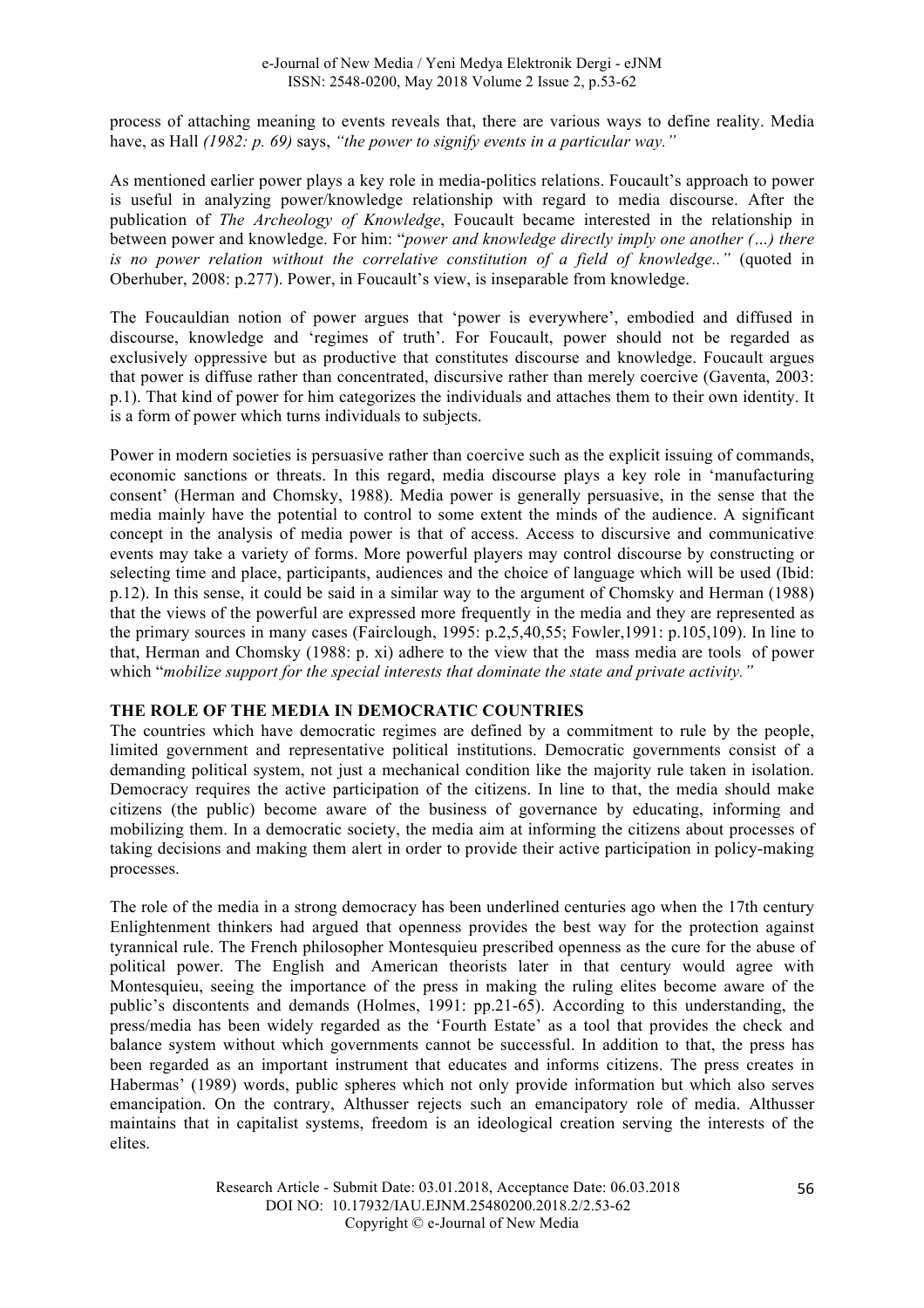Related to the function of the media in a democratic country, J. Keane (1991) states that the liberal economy has a negative impact on the quality of democracy. Keane summarized this argument about neo-liberalism in the media sector stating "*time has long passed when it could be assumed credibly that market competition guarantees freedom of communication.*" (Keane, 1991: p.88-89).

Patrick H. O'Neil who constituted an analytical toolkit for the analysis of the relationship between the mass media and the stages of political transition and democratization argues that contribution of the mass media to the democratization process depends on "*the form of and the function of media in a given society, shaped by cultural, socio-economic and political factors.*"(O'Neil, 1998: p.7).

There is a variety of democratic functions that the mass media perform. These functions include surveillance of sociopolitical developments, constituting a platform for debate across a diverse scope of views, identifying the most relevant issues, and building stimulators for citizens to learn and get involved in the political processes. In a similar vein, it can be said that the newspapers under a democracy have three fundamental functions. They act as a watchman, as a policy shaper (introducing ideas and channeling debates), and as a teacher (providing opinions and information).

There are three important ways through which the mass media can shape values and the political situation: by affecting the public preferences and norms; by shedding light on elite thinking; and by working as an arena for the formation (change/maintenance) of elite thinking (Somer, 2010: 558). Elites in particular can put pressure on the media and control media discourse by using their political power. They may also attempt to restrict freedom of press by using the label 'reasons of national security'. In addition to that, they may put financial pressure on media companies. This kind of restriction can be observed in generally democratically-weak countries.

On the other hand, it is argued that the commercial media which operates according to the commercial rules and dependent on the ads for its income has become an antidemocratic force supporting the status quo as a result of being controlled by a few multinational conglomerates. It has been argued that the mass media via its commercialization has not served public interest as it should do in a democratic society. It is argued that people's worldviews are always shaped by media institutions guided by commercial concerns, which usually serve the interests of the elites. The misrepresentation and underrepresentation of the economically weak and/ or minority groups can be seen as a threat to democracy and civil liberties.

# **AN OVERVIEW OF TURKISH PRINT MEDIA**

The establishment of the print media in modern Turkey is drawn from the late Ottoman times. In both the Ottoman Empire and the Turkish Republic, journalists played a major role in the transmission of Western values to the whole society.

According to Ragıp Duran, Turkish media lean on the military elites and the big capital owners. In that sense, one of the most significant features of the Turkish media has been its dependence on the political and economic power. The media in Turkey has always had close relations with the politicalideological-military elites. This is also similar for the international arena; the media has advocated the most powerful states. According to some scholars, the media in Turkey do not represent the Turkish society (the average citizen), the Turkish media represents the Turkish sovereign class. It is the spokesman of the minority (Duran, 2003: p.71).

In the post-1980 period, as a result of the introduction of free-market economy, the private-run media institutions have started to challenge the official discourse. As a result of the liberalization steps which were taken in the 1980s, Turkey's media scene if not qualitatively, in quantitative terms has greatly expanded (Sezgin and Wall, 2005: p.789). Within the context of these changes, the press has become an important tool, not just for political actors but for corporate owners.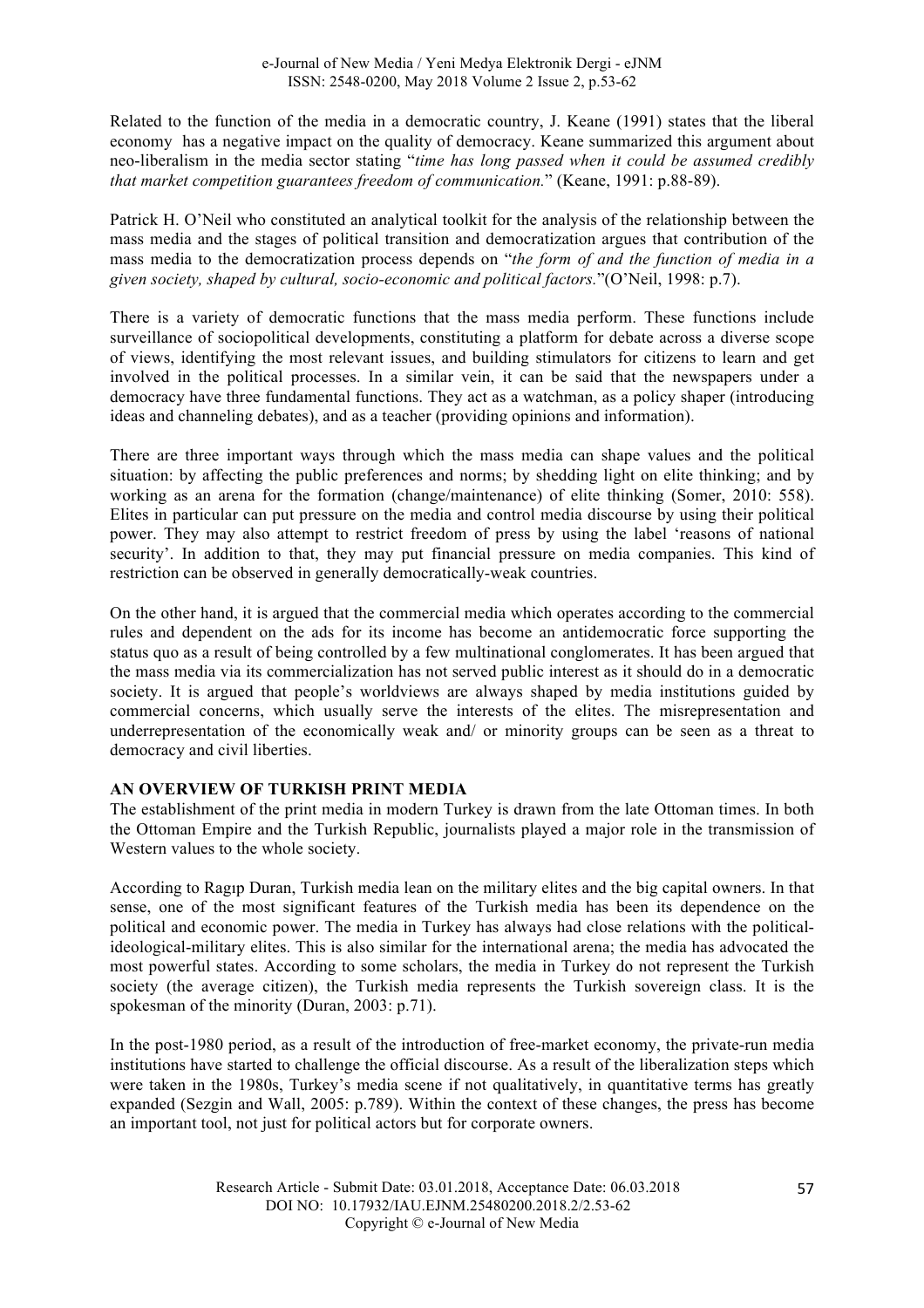The Doğan Group<sup>1</sup>, which owns important newspapers like the Hürriyet, Milliyet, Radikal, and boulevard daily Posta along with various other publications, several publishing centers and TV channels is the largest group in Turkish media landscape. On 14 February 2002, the Economist introduced Aydın Doğan to its readers as the 'Turkish Rupert Murdoch' .Established in 1980, the Doğan Media Group is the one and only media group that achieved fully vertical and horizontal integration in Turkey. The Doğan Media Group has a great market share in media sector.

On the other hand, despite the existence of the developments in printing technology and the in the presentation of the newspapers, overal readership of newspapers had stagnated until the mid 1980s. In fact, the people have never been interested in reading newspapers in Turkey. Favorable demographic factors such as high population growth, and the rise in urbanization rates did not change that reality (Kaya and Çakmur, 2011: p. 525).

It should also be noted that, in Turkish media scene, the pro-government entrepreneurs have experienced a certain degree of opportunity under the Justice and Development Party rule rule. This caused voicing criticisms against the government among the Doğan Media Group outlets. In September 2009 the Doğan Media Group was accused of tax dodging and charged with a fine of \$2.5billion. Despite statements from the government that this was only a matter of tax punishment, there were concerns that the government was trying to opress the press<sup>2</sup>.

Indeed, generally-speaking, the institutional and legal arrangements in Turkey have not paved the way for the emergence of a plural and liberal environment for journalists. It should also be noted that, through the 1990s Turkey had been criticized by several human-rights organizations for imprisoning journalists. As a consequence of Turkey's official candidacy for the European Union in 1999 and with a new legislation in line with the EU requirements, press restrictions have been eliminated partly.

## **THE HURRIYET NEWSPAPER**

The reason why Hürriyet is under analysis in this article is the reason that it is the best-selling daily in Turkey. 'Hürriyet' literally means freedom. In 1860s, Namık Kemal along with ZiyaPaşa published a paper against the monarchy called Hürriyet. In 1948 SedatSimavi released his last medium patent with the same name though there is no institutional relationship with the former newspaper (Özerkan, 2009: p.54).

Sedat Simavi underlined that the power of Hürriyet derives from her own economic resources that is why they do not have any fear that they can worry someone as well as having no need to please anyone else.<sup>3</sup>In 1994, Aydın Doğan bought Hürriyet newspaper. In a column titled, 'Hurriyet is Different, Hürriyet is Big' Ertuğrul Özkök declared that Hürriyet will walk her path with the Doğan Group from then on and Hürriyet will keep on being a big and influential newspaper.<sup>4</sup>

Ertuğrul Özkök who is still working as one of the leading columnists of the newspaper had been the editor-in-chief between the years 1989-2009. After Özkök, Enis Berberoğlu has worked as the chief editor for five years. Currently, Sedat Ergin is the chief editor. Sedat Ergin became the chief editor of Hürriyet in August 2014. Before, respectively, Nezih Demirkent, Çetin Emeç and Ertuğrul Özkök have been the most influential chief editors of Hürriyet.

<u> 1989 - Johann Stein, fransk politik (d. 1989)</u>

DOI NO: 10.17932/IAU.EJNM.25480200.2018.2/2.53-62

<sup>&</sup>lt;sup>1</sup>The Doğan Group runs her activities in a variety of sectors. Thetrade, tourism, industry, finance, energy and media sectors are among these sectors.

<sup>&</sup>lt;sup>2</sup>See for example "Dogan v.s. Erdogan Turkey's biggest media group gets a colossal tax fine" http://www.economist.com/node/14419403 $(27.08.2013)$ 

<sup>&</sup>lt;sup>3</sup>The Hürriyet Newspaper, May 1, 1948.

<sup>4</sup> The Hürriyet Newspaper, July, 1, 1994.

Research Article - Submit Date: 03.01.2018, Acceptance Date: 06.03.2018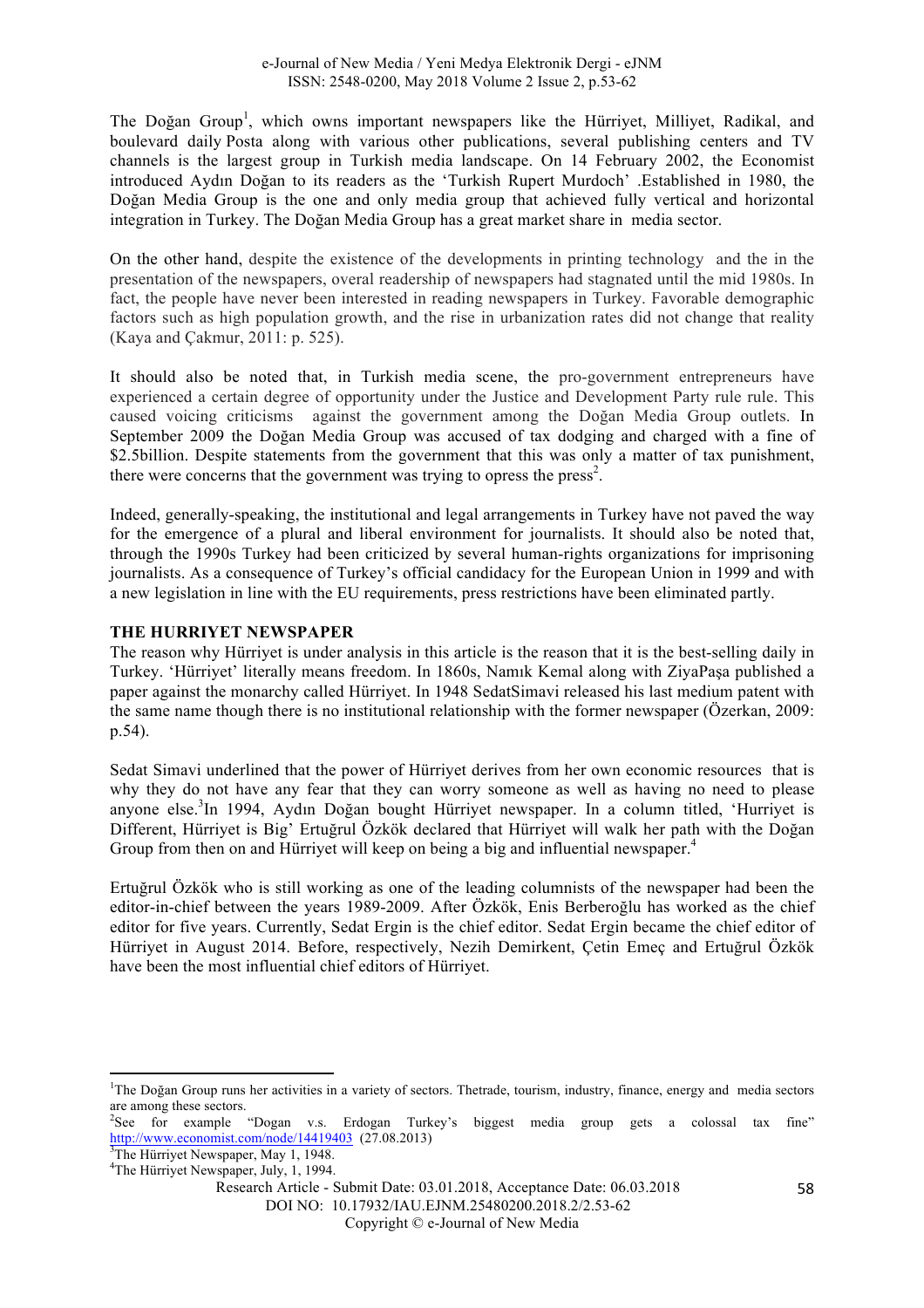Hürriyet is one of the biggest mainstream quality broadsheet newspapers with a circulation near to  $350,000$  copies per day.<sup>5</sup> The conceptualization of 'admiral ship' can be seen as a metaphor which emphasizes the pivotal role that the newspaper has in Turkish politics. A book published for the 50th anniversary of the newspaper was named as the 'log book of the admiral ship'.Taha Akyol who started writing for Hürriyet in 2011 used this metaphor of 'admiral ship' in his first column. The title of Akyol's column was 'At Admiral Ship' which revealed how glad Akyol was to write for the admiral ship of Turkish press. 6

Hürriyet has developed its own evolution in parallel to the development of the politics and economy of Turkey. Hürriyet<sup>7</sup> was also the first newspaper through which technological developments were introduced to Turkish print media. When two correspondents of the newspaper went to the London Olympics in August 1948, it was the first time that Turkish readers saw the news of Olympics so quickly and with so many lively pictures (Özerkan, 2009: p.56). As has been mentioned earlier together with Milliyet which was bought by Aydın Doğan in 1979, Hürriyet marked the shift from ideological journalism to mass journalism in Turkey.

According to Tunç (2010: p. 646), "*Hürriyet as the flagship newspaper of the DMG follows a strongly nationalistic, pro-army, secularist editorial line mostly through the writings of its columnists.*" Although the newspaper did not take a clear stance towards any political group within the transition process to multiparty system, it did not compromise from its 'nationalistic' flavor during the Cyprus crisis of the time.

It has been argued that Hürriyet is the newspaper of the state establishment. Accordingly, Mehmet Ali Birand (1941-2013) a renowned journalist who had worked as a columnist for the Doğan Media Group newspapers for several years had also supported the view that Hürriyet belongs to state establishment. Birand said the following: "*While saying that it is a state newspaper, I do not mean that it is bought by the state elites. But it is the State. It does anything for the State. Hürriyet is a newspaper which works for the state. Whatever it takes, it always works for the state.*" (quoted in Özkır, 2013: p.60).

The argument stating that Hürriyet belongs to state establishment is also vocalized by Dinç Bilgin who had been one of the important media bosses of Turkey. Dinç Bilgin after leaving the media sector has implicitly and explicitly stated that Hürriyet and the military elites have a close relationship (cited in Özkır, 2013: p. 61). One of the actors of the 1960 coup government which were known for their opposition to the Democrat Party rule and for their support of a possible military takeover Orhan Erkanlı, in the following years became the chief editor of Hürriyet from 1968 to the early 1970s. This development can also be viewed as an indicator of the depth of the relationship between the Hürriyet and the military elites.

The below figure is the cover page after the 27 May 1960 coup d'état. Despite some exceptional commentaries and columns, the editorial content of the Hürriyet newspaper during and after each military coup legitimized the army's intervention into politics (Özerkan, 2009: 65). Some of the headlines during the 1971 military rule exemplify this stance: 'People applauded the commanders', (Halk Komutanları Alkışladı) 'The Commanders received news of a counter-communist coup' (Komutanlar Komünist Darbe İhbarı Almışlardı) (Efe, 2012: p. 82). However, it should be noted that, Turkish EU membership process has also been supported by the newspaper. The paper announced the 1963 Ankara Agreement from the headline.

<u> 1989 - Johann Stein, fransk politik (d. 1989)</u>

<sup>&</sup>lt;sup>5</sup>The exact number was 314.387 (http://www.medyatava.com/tiraj (circulation between November13 and November 19 2017)<br>
<sup>6</sup> "Amiral Gemisinde" http://www.hurriyet.com.tr/yazarlar/18903157.asp (15.10.2014)

<sup>&</sup>lt;sup>7</sup> On the web page of Hürriyet it says : "As part of the globalization and changing journalism aproach and Hürriyet's 'continuous interaction with readers and stakeholders in every platform' attitude, Hürriyet is now proud to receive *6.8millionvisitseveryday* in 65th year of its history through its newspaper, web, tablet and mobile channels." http://www.hurriyetkurumsal.com/Default.aspx?lg=ENG (19.08.2013).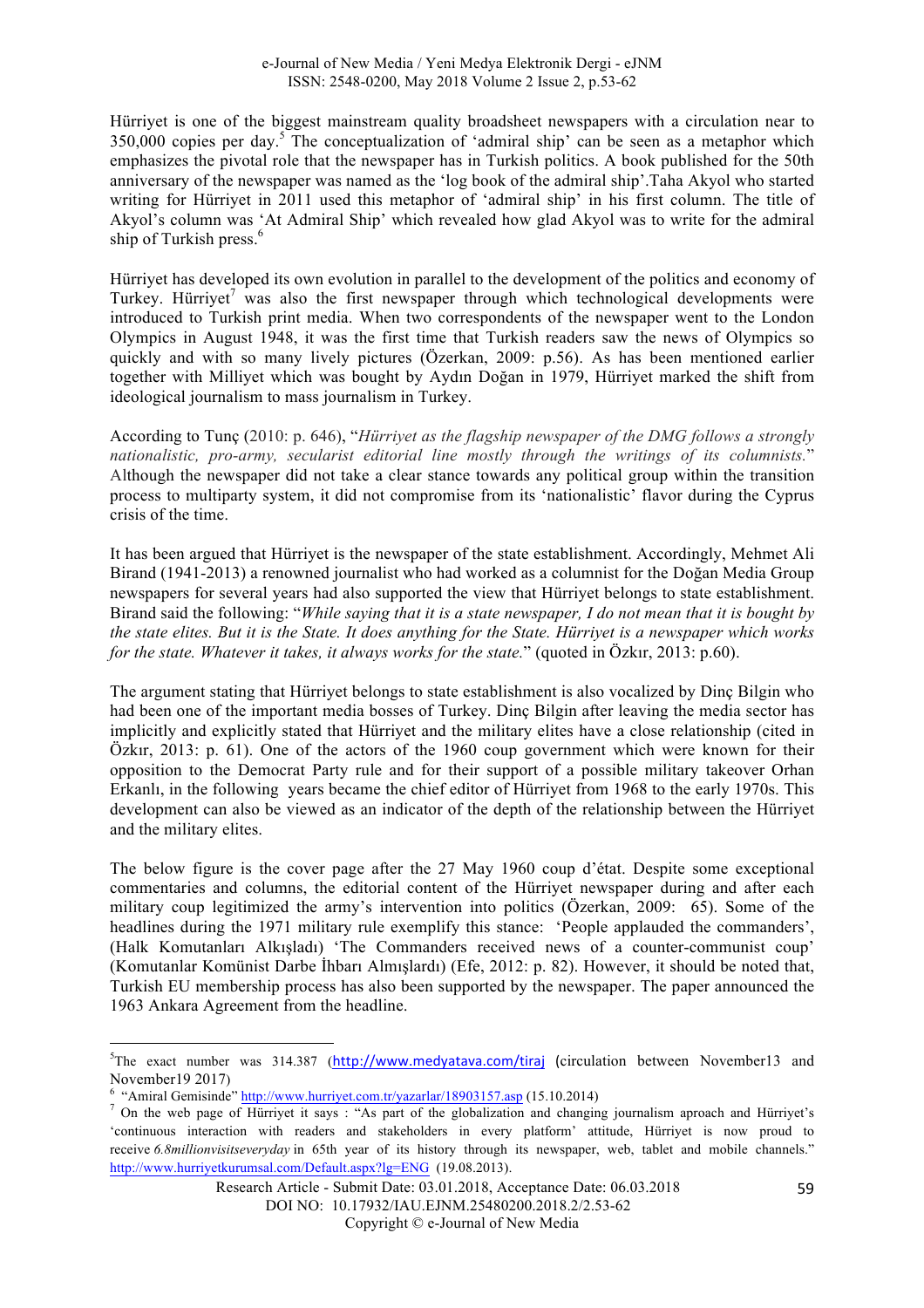

**Figure1:**Hürriyet Cover Page Of 27 May 1960

(The HeadlineTranslates: TheTurkish Army Is On Duty, Our Armed ForcesTook De Facto Control Of The Whole Country)



**Figure2:**The Logo and Slogan of Hürriyet

The slogan next to the logo of the newspaper which reads *'*Türkiye Türklerindir' (Turkey belongs to Turks) has been used since 1950. This slogan is seen as racist and is heavily criticized by some circles<sup>8</sup>. Aydın Doğan as the owner of the newspaper states that the main policy of Hürriyet is to protect the indivisible character of the country as well as protecting the primary principles of the Republic.

The Hürriyet newspaper has played a pioneering role in transmitting the Kemalist worldview to the masses through promoting a Western-oriented life-style. This promotion is evident in both the editorial content and the advertisements of the paper. For example, there are many alcohol beverages in the advertisements. Accordingly, it can be said that the newspaper has strictly defended that the Kemalist revolutions must not be abused by politicians (Topuz, 2003: p.214). With its English sister, the Hürriyet Daily News, the Hürriyet newspaper has always carried out an undisputedly important role through shaping the agenda on many political, economic and social issues in Turkey.

<u> 1989 - Johann Stein, fransk politik (d. 1989)</u>

<sup>&</sup>lt;sup>8</sup>One of theleadingfigures Sırrı Sakık in thePeaceandDemocracyPartyarguedthatthe slogan of Hürriyet is ratherracistand monist. He recommendedthatthenewspapershouldturn her slogan into "Turkeybelongstothepeoples of Turkey"http://www.gazeteciler.com/gundem/bdp-hurriyete-yeni-bir-slogan-onerdi-63269h.html (15.08.2014)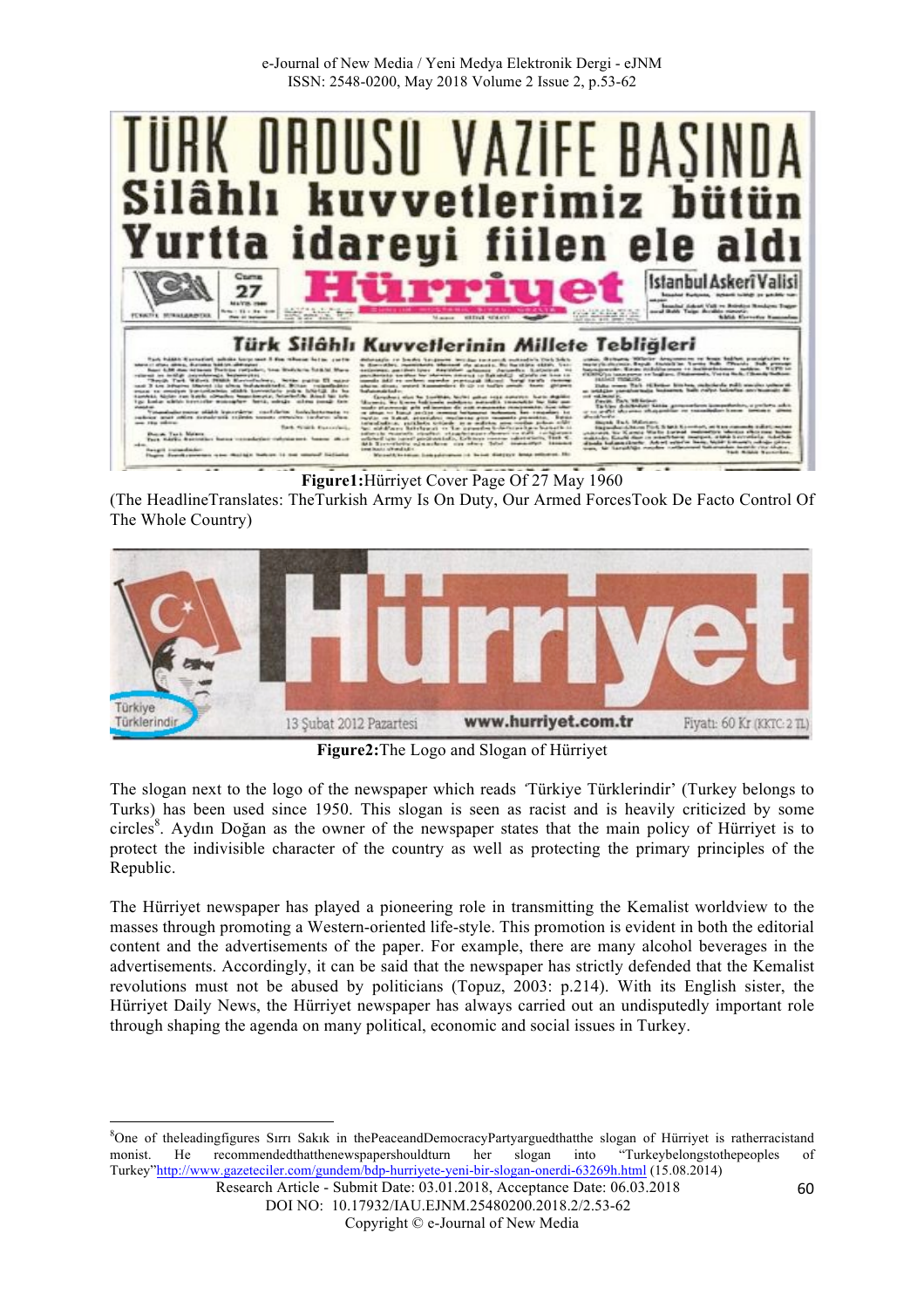## **CONCLUSION**

In the conclusion part, I will try to examine the interaction between the ideology and the media discourse (mainly that of the Hurriyet) mainly from a historical perspective in addition to providing a brief summary of the study. The main concern of this study has been to explore the role that the print media play in shaping the ideology and the political environment in Turkey. Thus, some of the parts above were attempts to analyze the notions of "power, discourse, ideology" in an analytical way. To serve this aim, I applied important figures in political science such as Gramsci, Foucault, and Bourdie. In addition, I mentioned the historical context of media-politics relations a bit.

The relationship between the political apparatus, namely the elected and the appointed elites and the media has been quite problematic in Turkey. As known, in the late Ottoman times, censorship was witnessed to a great degree. In a similar vein, with the inception of the Republican regime, the founding father Ataturk and his close associates used the media as a tool in shaping the ideological understanding of the masses besides motivating them during the National Independence process.

On the other hand, after the introduction of multi-party politics, the political pressure put on media was one of the factors that eroded the legitimacy of the Democrat Party rule. It is also known that, some particular news fabricated against A. Menderes, the leader of the Democrat Party and that development had eroded his legitimacy as well. And as a result, the 1960 military coup took place.

Another important military coup in Turkey, the 1980 coup paved the way for the closure of some communication tools like that of newspapers. This also shows the critical role the media performs in a society in the eyes of the elites. Shortly, it can be argued that, the discourse that the media employs or the presence / absence of media autonomy shape the political and ideological settings of a country, and Turkey is a good example of that.

Another good example revealing how media discourses have shaped the policy and the ideology of the ruling elites in Turkey is the February 28 Process (1997). It is a widely known fact that, the media along with some particular non-governmental organizations played a critical role in undermining the legitimacy of the government besides portraying the public visibility of Islam as a threat to the secular nature of the regime. The debates regarding this process still dominate the socio-political landscape in Turkey.

On the other hand, the analysis of the structural and financial bases of the media outlets in a country is key to understand how media-politics relations affect the ideological debates and the situation of democracy. According to Lasswell (1948: p. 51) communication has the triple role of surveillance of the environment, the correlation of the elements of society in providing response to the environment and transmission of the social inheritance. Hence, the financial and structural bases of the Hurriyet newspaper which plays a key role in Turkish media landscape and has a unique character in spreading the official ideology (Kemalism) through the history of modern Turkey have been the main research topic in this article to explore the role of newspapers in affecting the political actors.

Finally, it can be argued that, in democratic countries, the free media is regarded as the "fourth estate" besides the legislative, executive and the judiciary branches. It can also be stated that political powerholders have got a significant and dynamic role in shaping media discourse. The newspapers as the most efficient print media elements have a significant role in media discourse. In addition to determining the political agenda, the newspapers function as the instrument of hegemony of the political authority. They produce an important amount of legitimacy. They help the political actors win/ lose elections besides stigmatizing some particular societal or political groups as "enemies". This study can be seen as an attempt to analyze all these points mainly from a historical perspective along with shedding light on significant academic figures like that of Gramsci and Foucault while exploring the topic under scrutiny.